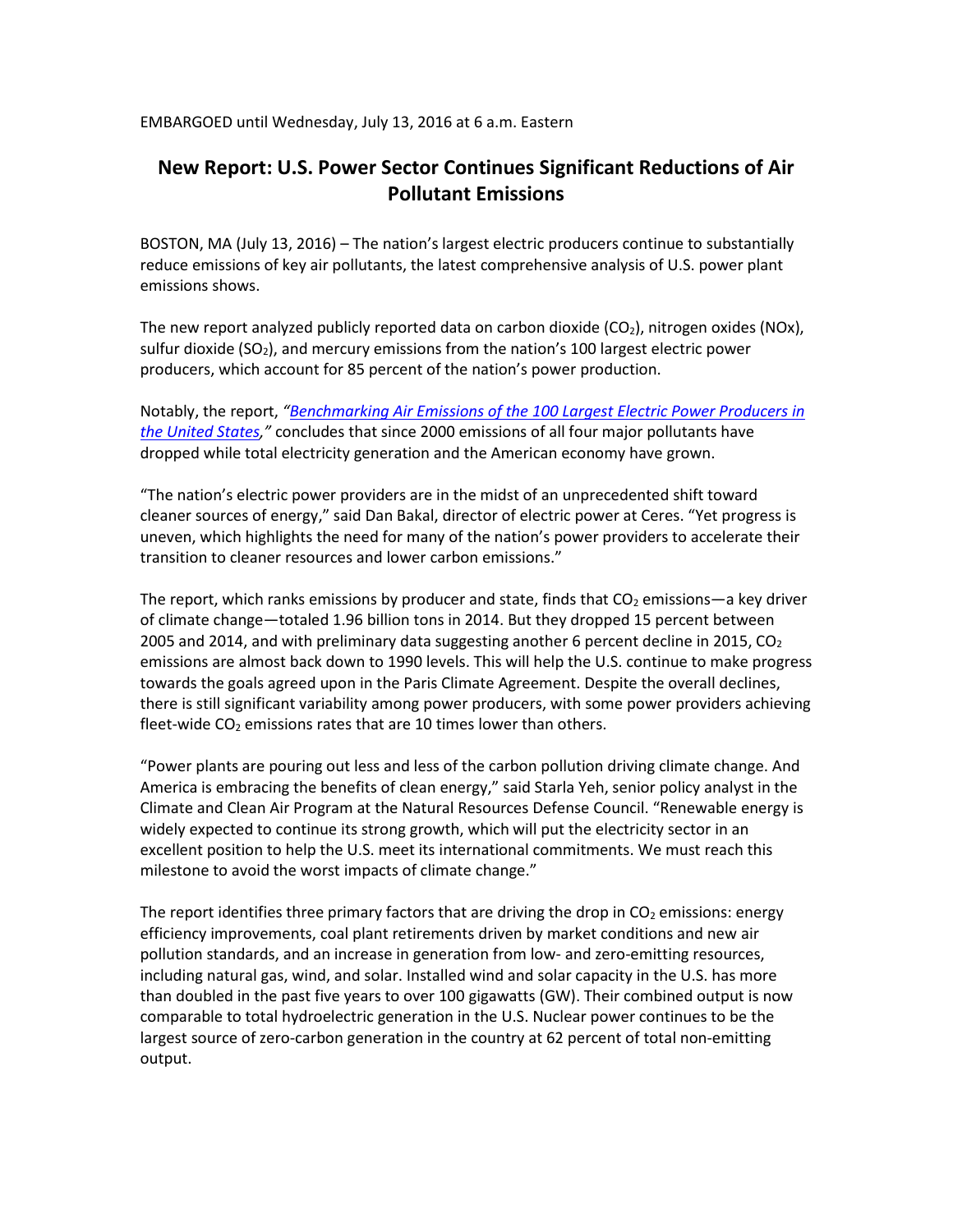Together with  $CO<sub>2</sub>$ , SO<sub>2</sub>, NOx, and mercury are associated with environmental and public health problems, including climate change, mercury deposition, acid rain, smog, regional haze, and fine particle air pollution, which can lead to asthma and other respiratory illnesses.

Other key findings in the benchmarking report include:

- In 2014, power plant  $SO<sub>2</sub>$  and NOx emissions were 80 percent and 75 percent lower, respectively, than in 1990, when Congress passed major amendments to the Clean Air Act.
- Mercury air emissions from power plants have decreased 55 percent since 2000. Mercury emissions will continue to decline as the first federal limits on mercury and other hazardous pollutants from coal-fired power plants went into effect in 2015 and 2016.
- In 2014, power plants were responsible for 62 percent of  $SO<sub>2</sub>$  emissions, 14 percent of NOx emissions, 58 percent of mercury air emissions (among sources reporting to EPA's Toxic Release Inventory), and 37 percent of all  $CO<sub>2</sub>$  emissions in the U.S.
- Air pollution is highly concentrated among just a few electricity producers: Ten producers were responsible for 56 percent of  $SO<sub>2</sub>$  emissions; 43 percent of NOx; 49 percent of mercury; and 40 percent of  $CO<sub>2</sub>$  emissions.
- Coal accounted for 40 percent of the power produced by the top 100 power producers, followed by natural gas at 26 percent, nuclear at 22 percent, and renewable power, including large hydroelectric, and other sources at 12 percent.

"The Benchmarking Air Emissions report is an important resource for tracking changes in the environmental performance of the U.S. electric power sector and making this information available to our stakeholders – owners, customers, employees and communities," said Chuck Barlow, vice president of environmental strategy and policy for Entergy Corporation. "Since 2001, Entergy has operated under voluntary commitments to stabilize our  $CO<sub>2</sub>$  emissions through 2020 at 20 percent below year 2000 levels. Through 2015, our cumulative emissions are more than 9 percent below our 2001–2015 target. Our fleet emission intensity is well below that of a new combined-cycle gas unit."

The Benchmarking report is the  $12<sup>th</sup>$  in a series since 1997 highlighting environmental improvements and progress in the nation's electric sector. The 100 power producers evaluated in the report represent 85 percent of the electric power generated in the U.S. and 87 percent of the industry's air emissions. The report ranks each power company's emissions and its emission rate (determined by dividing emissions by electricity produced) for each pollutant against the emissions and rates of the other companies.

In addition, states are ranked by the amount of each pollutant released. For example, the 10 states with the highest  $CO<sub>2</sub>$  pollution are: Texas, 263.3 million tons; Florida, 119 million tons; Indiana, 114.1 million tons; Pennsylvania, 109.3 million tons; Ohio, 106 million tons; Illinois, 101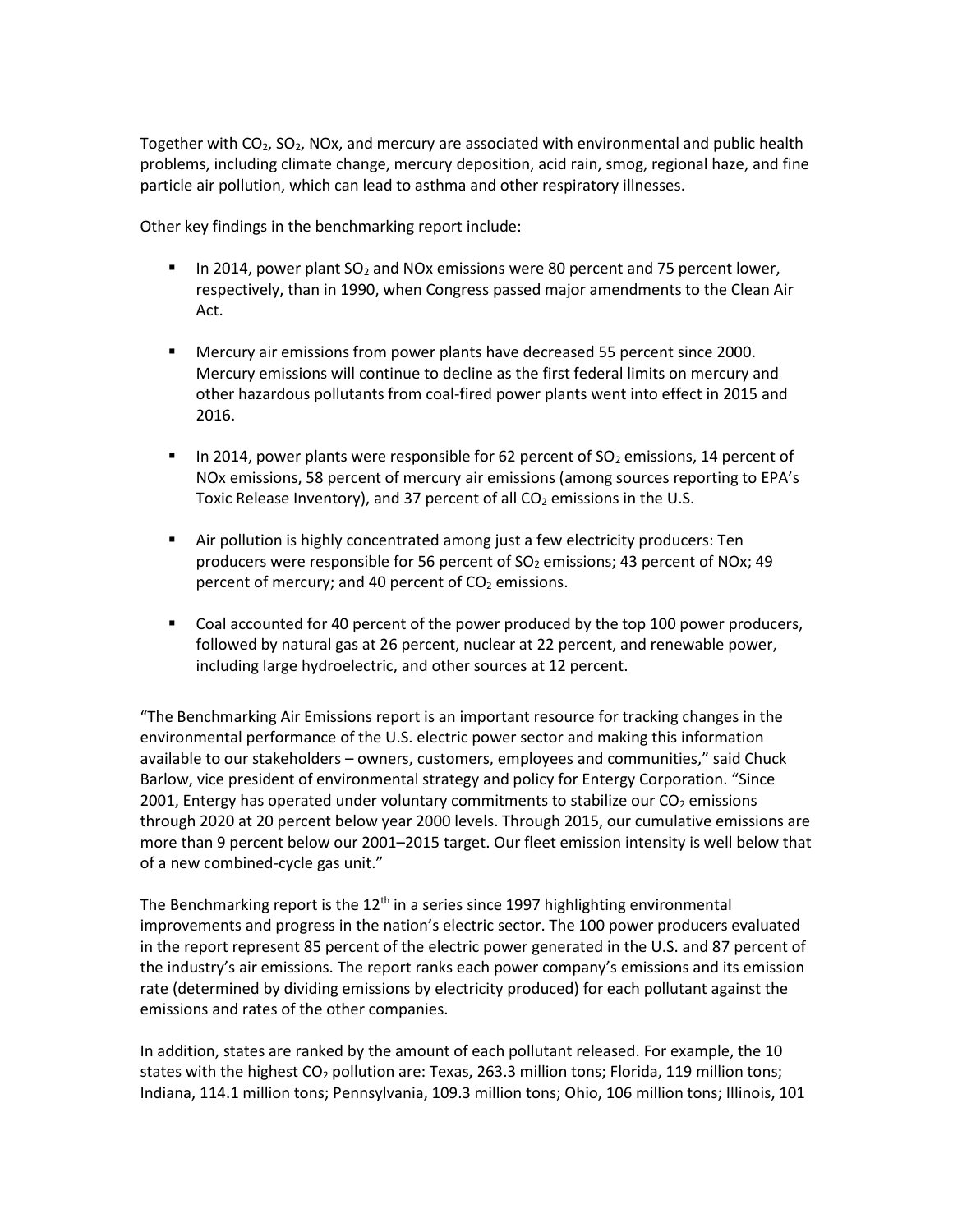million tons; Kentucky, 94.1 million tons; Missouri, 82.8 million tons; West Virginia, 79.5 million tons; and Alabama, 73.4 million tons.

When ranked by  $CO<sub>2</sub>$  emissions rate (Ib  $CO<sub>2</sub>/MWh$ ), the top 10 states in descending order are Kentucky, Wyoming, West Virginia, Indiana and Missouri, North Dakota, Utah, New Mexico, Ohio, and Colorado.

Based on 2014 generation and emissions data from the U.S. Energy Information Administration (EIA) and EPA, the benchmarking report is a collaborative effort between Ceres; Bank of America; power producers including Calpine, Entergy, and Exelon; and the Natural Resources Defense Council. It is authored by M.J. Bradley & Associates.

## **Media Contacts:**

| Ceres:                  | Meg Wilcox                     |
|-------------------------|--------------------------------|
|                         | (617) 247-0700                 |
|                         | wilcox@ceres.org               |
| NRDC:                   | Jake Thompson                  |
|                         | (202) 289-2387                 |
|                         | jthompson@nrdc.org             |
| Calpine:                | <b>Brett Kerr</b>              |
|                         | (713) 830-8809                 |
|                         | Brett.Kerr@calpine.com         |
| Entergy:                | Ann Becker                     |
|                         | (601) 368-5014                 |
|                         | abecker@entergy.com            |
| Fxelon:                 | Paul Adams                     |
|                         | (410) 470-4167                 |
|                         | Paul.adams@constellation.com   |
| <b>Bank of America:</b> | <b>Kelly Sapp</b>              |
|                         | (980) 386-9514                 |
|                         | Kelly.E.Sapp@bankofamerica.com |

####

## **About Ceres**

Ceres is a nonprofit organization mobilizing many of the world's largest companies and investors to take stronger action on climate change, water scarcity and other sustainability challenges. Ceres directs the Investor Network on Climate Risk (INCR), a network of over 120 institutional investors with collective assets totaling more than \$14 trillion. Ceres also engages with 100-plus companies, many of them Fortune 500 firms, committed to sustainable business practices and the urgency for stronger climate and clan energy policies. For more information, visit [www.ceres.org](http://www.ceres.org/) or follow on Twitter @CeresNews.